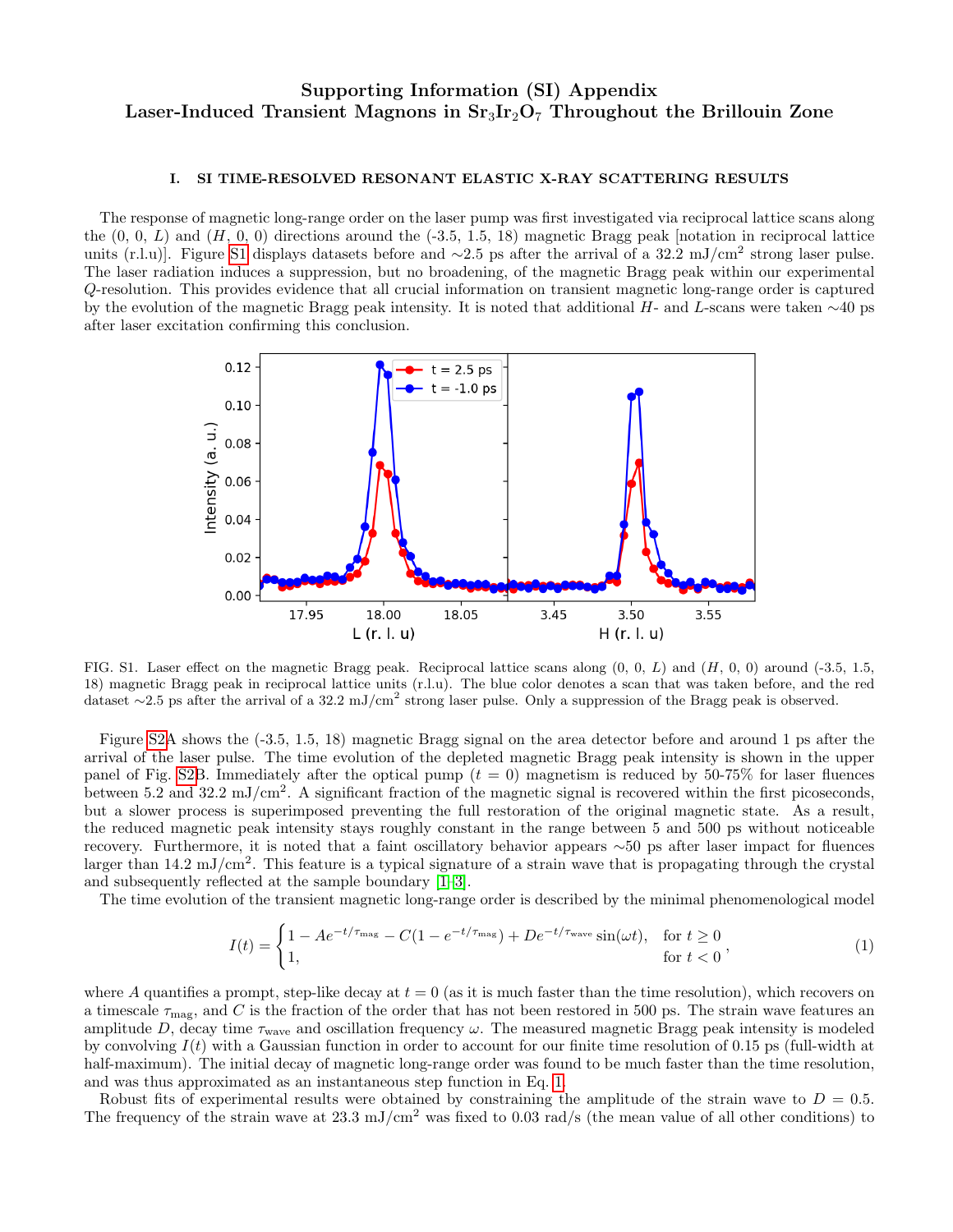

<span id="page-1-0"></span>FIG. S2. Time evolution of magnetic order in  $S_3Ir_2O_7$ . (A) Intensity of the (-3.5, 1.5, 18) magnetic Bragg peak [notation in reciprocal lattice units (r.l.u)] in equilibrium (top) and after laser radiation of ∼20 mJ/cm<sup>2</sup> (bottom). The detector pixels are 0.0086 r.l.u wide (B) Top panel: Relative magnetic Bragg peak intensity as a function of time delay. The error bars follow Poissonian statistics. Panel is split into short (6 ps) and long (100 ps) time ranges for clarity. Bottom panel:  $14.2 \text{ mJ/cm}^2$  $Sr<sub>3</sub>Ir<sub>2</sub>O<sub>7</sub>$  data normalized to the maximal depleted volume fraction and fit with the model shown in Eq. [1.](#page-0-1) The results are compared to data for  $Sr_2IrO_4$  taken from Ref. [\[4\]](#page-4-2) with a fluence chosen to match the fast recovery of the magnetic volume fraction. Heisenberg-like  $Sr_2IrO_4$  reveals a slow recovery with onset around 100 ps, which is absent in gapped  $Sr_3Ir_2O_7$ . (C) Fluence dependence of the persistent transient fraction, C, and the fast recovery timescale  $\tau_{\text{mag}}$ . The gray area shows the standard deviation around the statistical mean value of the fast recovery timescale, *i.e.*  $\tau_{\text{mag}} = 1.3(3)$  ps.

further stabilize the fit. All other parameters were varied freely and shown in Tab. 1. It is noted that even for strong fluences A < 1, suggesting some experimental mismatch between pumped laser and probed x-ray volumes (see also below). This emphasizes the need to also include contributions like the energy transfer out of the illuminated sample volume in theoretical approaches that model transient magnetic states.

The lower panel of Fig. [S2B](#page-1-0) displays the best fit to the normalized intensity at  $14.2 \text{ mJ/cm}^2$  (see also Materials and Methods section). The fluence dependence of  $\tau_{\text{mag}}$  and C is displayed in Fig. [S2C](#page-1-0). The fast timescale  $\tau_{\text{mag}}$  = 1.3(3) ps is fluence independent and we find  $C > 0$  for all fluences. This is different than in nearly gapless  $Sr_2IrO_4$ - a related material where at fluences leading to a similar fast recovery of the magnetic volume fraction, the onset of a slow magnetic recovery is observed around 100 ps (see lower panel of Fig. [S2B](#page-1-0)) [\[4\]](#page-4-2). The different behaviors are likely to arise from their distinct magnetic interactions and resulting magnon dispersions. A phonon-assisted energy transfer from excited (pseudo-)spins into the lattice degrees of freedom, for instance, is expected to be reduced in large gap antiferromagnets, yielding a much slower magnetic recovery when compared to nearly gapless materials.

TABLE I. Time evolution of REXS fitting parameters. Time dependence of the depleted magnetic volume fraction A, the unrecovered volume C after 500 ps, the fast recovery timescale  $\tau_{\text{mag}}$  and the timescale  $\tau_{\text{wave}}$  and frequency  $\omega$  of the strain wave.

| fluence $(mJ/cm^2)$ | А       |          | $\tau_{\text{mag}}$ (ps) | $\tau_{\text{wave}}$ (ps) | $\omega$ (rad/s) |
|---------------------|---------|----------|--------------------------|---------------------------|------------------|
| 5.2                 | 0.54(4) | 0.023(5) | 0.85(5)                  | NaN                       | NaN              |
| 9.7                 | 0.66(3) | 0.154(4) | 1.24(7)                  | 12(2)                     | 0.025(4)         |
| 14.2                | 0.65(2) | 0.225(3) | 1.58(9)                  | 11(1)                     | 0.035(4)         |
| 18.7                | 0.72(4) | 0.303(4) | 1.26(9)                  | 18(2)                     | 0.027(3)         |
| 23.2                | 0.71(2) | 0.356(4) | 1.7(1)                   | 19(1)                     | $0.03$ (fixed)   |
| 32.2                | 0.78(2) | 0.429(4) | 1.3(1)                   | 13(1)                     | 0.033(4)         |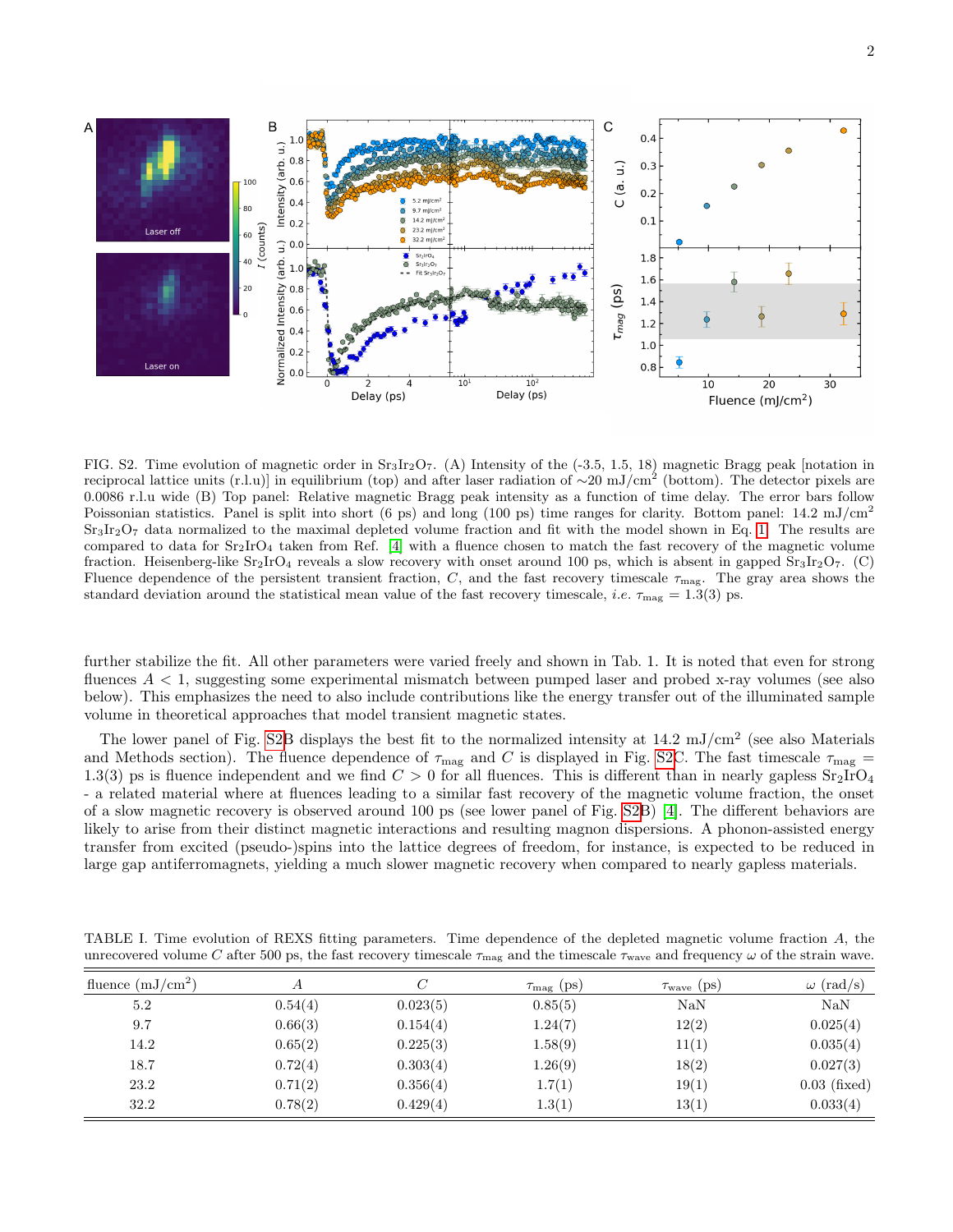

<span id="page-2-0"></span>FIG. S3. Time evolution of RIXS fitting parameters. Relative time dependence of the integrated magnon,  $I_{\text{mag}}$ , and orbital,  $I_{\text{dd}}$ , intensity, the magnon and orbital position,  $E_{\text{mag}}$  and  $E_{\text{dd}}$ , the amplitude of the elastic line,  $A_{\text{el}}$ , and the full-width at half-maximum of the broad magnetic feature  $\Gamma_{\text{Bi-mag}}$  at higher energies.

### II. SI TIME-RESOLVED RESONANT INELASTIC X-RAY SCATTERING RESULTS

The time-resolved resonant inelastic x-ray scattering (tr-RIXS) spectra in Fig. 2a and b of the main manuscript reveal an elastic line, a collective magnon at ∼100 and 150 meV for  $(\pi, \pi)$  and  $(\pi, 0)$ , respectively, a magnon continuum at ∼250 meV and an orbital excitation at 680 meV. A sum of four Gaussian-shaped peaks was used to represent the energy-loss data. The center of the elastic line and its width were fixed in the analysis to 0 meV and the experimental resolution of 70 meV, respectively. Robust fits were obtained by further constraining the energy of the magnon continuum to 260 meV and its amplitude to the mean free value of 2.02 and 1.44 for  $(\pi, \pi)$  and  $(\pi, 0)$ , respectively. All other parameters were varied freely. Figure [S3](#page-2-0) shows the relative time dependence of the integrated magnon,  $I_{\text{mag}}$ , and orbital,  $I_{\text{dd}}$ , intensity, the magnon and orbital position,  $E_{\text{mag}}$  and  $E_{\text{dd}}$ , the amplitude of the elastic line,  $A_{el}$ , and the width of the broad magnon feature  $\Gamma_{Bi-mag}$ . Significant changes are observed only in the amplitude and width of the magnon and orbital excitation that are discussed in the main manuscript.

#### III. SI ESTIMATION OF THE X-RAY AND LASER PENETRATION DEPTH

The optical penetration depth  $\Lambda$  of a beam incident at angle  $\alpha$  with respect to the sample surface is defined by [\[5\]](#page-4-3)

$$
\Lambda = \frac{\lambda}{4\pi} \left[ \Im \left( \sqrt{\tilde{N}^2 - \cos^2(\alpha)} \right) \right]^{-1},\tag{2}
$$

where  $\Im$  signifies the imaginary part,  $\lambda$  is radiation wavelength, and  $\tilde{N} = n + ik$  is the complex index of refraction. We define the penetration depth as the distance over which the beam intensity drops by  $1/e$ , and we remind the reader that  $\tilde{N} = \sqrt{\tilde{\varepsilon}}$  where  $\tilde{\varepsilon}$  is the relative permittivity. For the x-ray calculation, the dielectric constants below and above the Ir L-edge were calculated based on the crystal structure of  $Sr_3Ir_2O_7$  using the xrayutilities Python package [\[6\]](#page-4-4). The imaginary part of the index of refraction at the resonance was corrected considering the x-ray absorption white-line intensity [\[7\]](#page-4-5). At the Ir  $L_3$ -edge we find  $\Lambda_{\text{x-ray}} = 162, 214$  and 378 nm for  $\alpha = 1.6, 2.1$  and 3.7°, respectively. Using the reported optical conductivity results of Ref. [\[8\]](#page-4-6), we find  $\Lambda_{\text{laser}} \approx 82 \text{ nm}$  for  $\alpha \approx 20^{\circ}$ .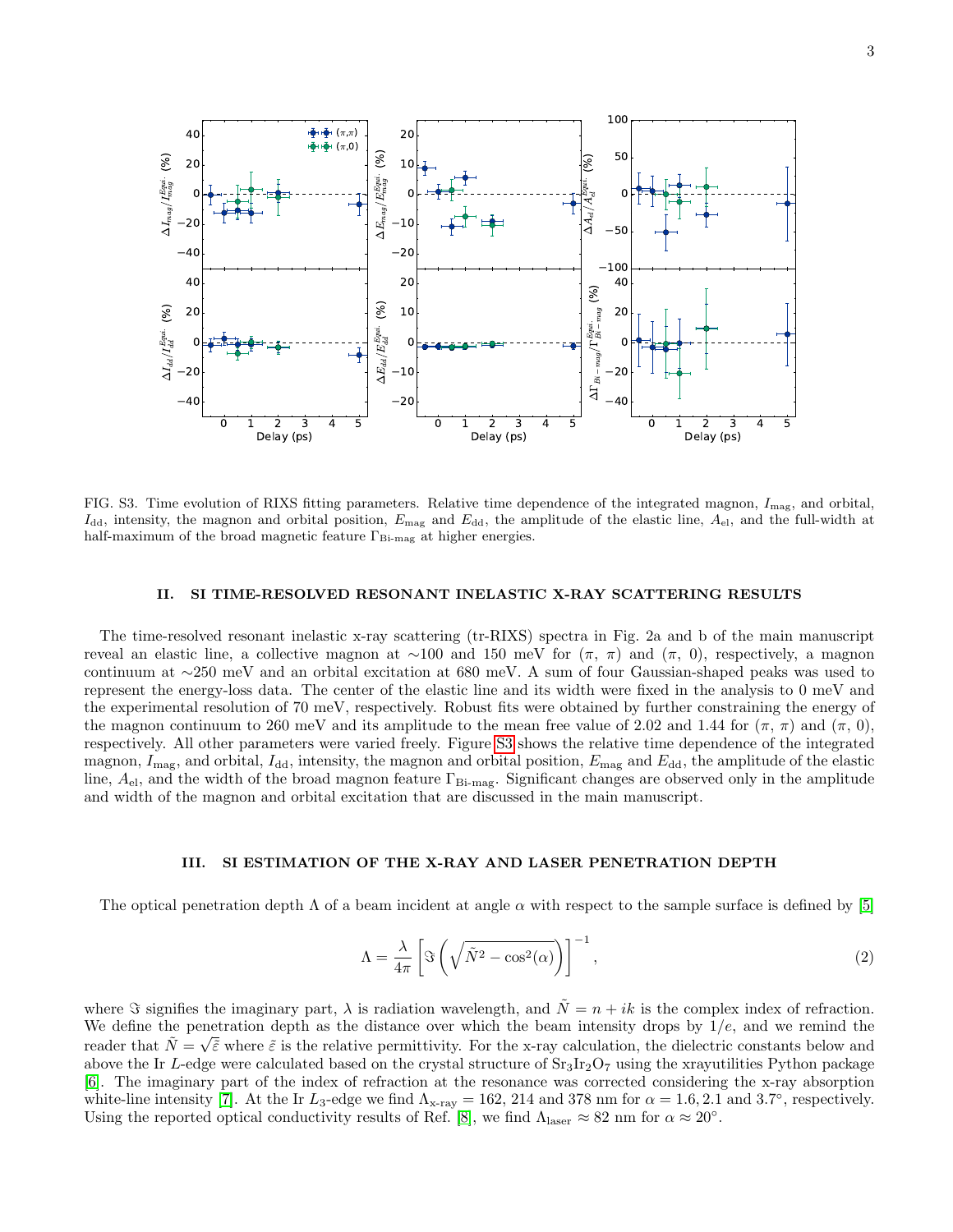### IV. SI SPIN-WAVE DISPERSION AND ESTIMATION OF NÉEL TEMPERATURE

The superexchange interactions in octahedrally coordinated  $5d^5$  iridates are strongly dependent on bond angles. In general, isotropic Heisenberg, anisotropic Heisenberg, Dzyaloshinskii-Moriya and Kitaev exchange couplings can be present. For the simplified case of exactly straight bonds, symmetric octahedra coordination and assuming that Coulomb repulsion,  $U$ , is much larger than Hund's exchange,  $J_H$ , pseudo-dipolar and Kitaev interactions vanish by symmetry and the magnetic exchange becomes purely isotropic Heisenberg-like [\[9\]](#page-4-7). Since  $Sr_2IrO_4$  and  $Sr_3Ir_2O_7$  possess iridium-oxygen-iridium bond angles that are close to 180◦ [\[10–](#page-4-8)[12\]](#page-4-9), the dominant exchange term is Heisenberg-like, and the subdominant terms are anisotropic Heisenberg, Dzyaloshinskii-Moriya and Kitaev exchanges with the latter term generally considered negligible. This has been predicted in several theoretical works [\[13–](#page-4-10)[15\]](#page-4-11) and verified by RIXS and Raman scattering [\[16](#page-4-12)[–18\]](#page-5-0). Thus, magnetism in  $Sr_2IrO_4$  can be described by a Heisenberg Hamiltonian with in-plane isotropic coupling J, anisotropic coupling Γ, Dzyaloshinskii-Moriya interaction D and interlayer coupling  $J_c$  [\[13\]](#page-4-10)

<span id="page-3-0"></span>
$$
H_{214} = \sum_{\langle \vec{n}, \vec{m} \rangle} \left[ J \vec{S}_{\vec{n}} \vec{S}_{\vec{m}} + \Gamma S_{\vec{n}}^z S_{\vec{m}}^z + D(-1)^{n_x + n_y} \left( S_{\vec{n}}^x S_{\vec{m}}^y - S_{\vec{n}}^y S_{\vec{m}}^x \right) \right] + \sum_{\langle \langle \vec{n}, \vec{m} \rangle \rangle} J_2 \vec{S}_{\vec{n}} \vec{S}_{\vec{m}} + \sum_{\langle \langle \langle \vec{n}, \vec{m} \rangle \rangle \rangle} J_3 \vec{S}_{\vec{n}} \vec{S}_{\vec{m}} + \sum_{\vec{n}, l} J_c \vec{S}_{\vec{n}, l} \vec{S}_{\vec{n}, l+1}.
$$
\n(3)

Here,  $\vec{n} = (n_x, n_y)$  are vectors to sites within the IrO<sub>2</sub> layers and l is the layer index, defining  $\vec{S}_{\vec{n},l}$  as the spin operator at site  $\vec{n}$  of layer l.  $\langle \vec{n}, \vec{m} \rangle$ ,  $\langle \langle \vec{n}, \vec{m} \rangle \rangle$  and  $\langle \langle \langle \vec{n}, \vec{m} \rangle \rangle \rangle$  denote first, second and third nearest neighbors in the tetragonal plane and  $J$ ,  $J_2$  and  $J_3$  are the corresponding isotropic interaction constants. We mention that some reported models also include an anisotropic, symmetric exchange term in  $H_{214}$  [\[14,](#page-4-13) [15\]](#page-4-11). This term is, however, much smaller than the interlayer coupling and can, thus, be neglected for our purposes.

In cases where the spins are aligned in the tetragonal plane, the nearest-neighbor interactions in Eq. [3](#page-3-0) can be mapped onto an effective isotropic exchange Hamiltonian with interlayer coupling as [\[13\]](#page-4-10):

$$
H_{\rm iso} = \sum_{\langle \vec{n}, \vec{m} \rangle} \tilde{J} \vec{S}_{\vec{n}} \vec{S}_{\vec{m}} + \sum_{\vec{n}, l} J_{\rm c} \vec{S}_{\vec{n}, l} \vec{S}_{\vec{n}, l+1}.
$$
\n(4)

The transformation involves a rotation of the two sublattices in the tetragonal plane, where  $\vec{S}_{\vec{n},l}$  is the rotated spin operator and  $\tilde{J} = \sqrt{J^2 + D^2}$ . Since the transition temperature in the case of  $J \gg J_c$  is dominated by the spin-wave velocity, we have neglected the second and third nearest neighbor couplings here.  $T_N$  is defined as the temperature for which the expectation value  $\langle \bar{S}_{\vec{n}}^x \rangle$  (calculated with linear spin-wave theory) vanishes. For  $T_N \ll J/2$  the Néel temperature is given by [\[19\]](#page-5-1)

$$
T_{\rm N} = \frac{\pi \tilde{J}}{\log\left(\frac{T_{\rm N}^2}{4\tilde{J}J_c}\right)}.\tag{5}
$$

So if the interlayer coupling in  $Sr_2IrO_4$  could be switched off, it would be predicted not to display magnetic order at any finite temperature. Using  $J = 50$  meV to match a spin-wave energy of 200 meV at  $(\pi, 0)$ , we can reproduce the experimentally observed  $T_N = 285$  K by assuming an interlayer coupling of 1.1  $\mu$ eV.  $T_N = 384.2$  K is obtained when using the previously reported value  $J_c = 15.9 \ \mu\text{eV}$  [\[13\]](#page-4-10).

As c-axis couplings gain particular importance in  $Sr_3Ir_2O_7$  the Hamiltonian of Eq. [3](#page-3-0) needs to be extended to

$$
H_{327} = \sum_{\langle \vec{n}, \vec{m} \rangle, l} \left[ J \vec{S}_{\vec{n},l} \vec{S}_{\vec{m},l} + \Gamma S_{\vec{n},l}^z S_{\vec{m},l}^z \right] + \sum_{\langle \vec{n}, \vec{m} \rangle, l} D(-1)^{n_x + n_y + l} (S_{\vec{n},l}^x S_{\vec{m},l}^y - S_{\vec{n},l}^y S_{\vec{m},l}^x)
$$

$$
\sum_{\vec{n}} \left[ J_c \vec{S}_{\vec{n},1} \vec{S}_{\vec{n},2} + \Gamma_c S_{\vec{n},1}^z S_{\vec{n},2}^z \right] + \sum_{\vec{n}} D_c (-1)^{n_x + n_y} (S_{\vec{n},1}^x S_{\vec{n},2}^y - S_{\vec{n},1}^y S_{\vec{n},2}^x)
$$
(6)

with the additional terms  $\Gamma_c$  and  $D_c$ , which couple the planes within a bilayer. This model neglects coupling between the bilayers. The Néel temperature of a collinear antiferromagnetic spin alignment is found from the numerical solution of  $\langle S^z_{\vec{n},l} \rangle = 0$  with

$$
\langle S_{\vec{n},1}^z \rangle = 1 - \frac{1}{16\pi^2} \int \left[ \frac{B_{\vec{q},+}}{E_+(\vec{q})} \coth\left(\beta E_+(\vec{q})\right) + \frac{B_{\vec{q},-}}{E_-(\vec{q})} \coth\left(\beta E_-(\vec{q})\right) \right] d\mathbf{q}_x d\mathbf{q}_y. \tag{7}
$$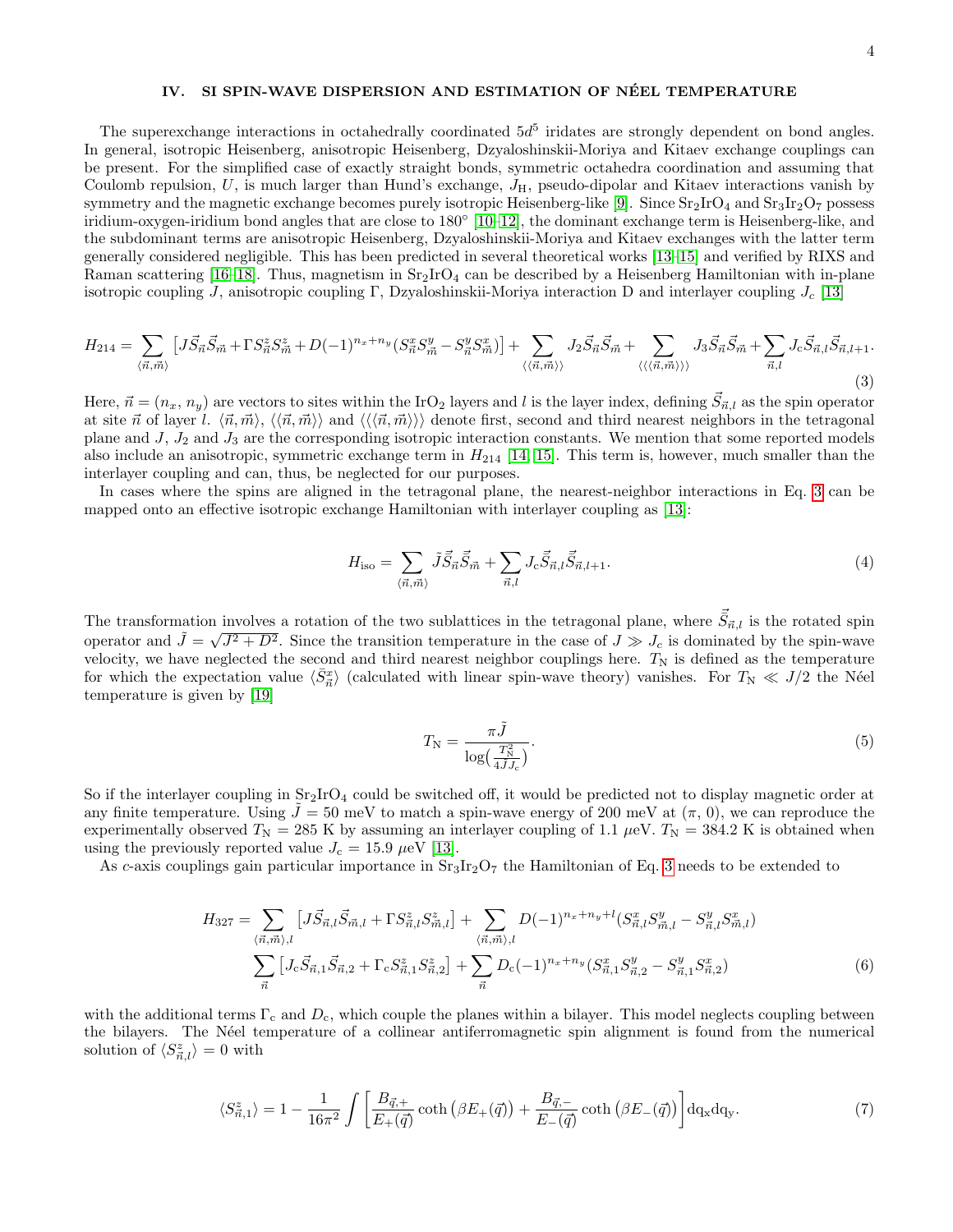$E_{\pm}(\vec{q}) = \sqrt{B_{\vec{q},\pm}^2 - |C_{\vec{q},\pm}|^2}$  define the two magnon branches with

$$
\beta = 1/(k_{\rm B}T_N)
$$
  
\n
$$
B_{\vec{q},\pm} = \frac{1}{2}(8J + 8\Gamma + J_c + \Gamma_c) - 4J_2(1 - \cos(q_x)\cos(q_y)) - 4J_3(1 - \gamma_{2\vec{q}}) - 2J_{2c}(1 \mp \gamma_{\vec{q}})
$$
  
\n
$$
C_{\vec{q},\pm} = \frac{1}{2}(8J\gamma_{\vec{q}} \pm J_c) - \frac{i}{2}(8D\gamma_{\vec{q}} \pm D_c)
$$
  
\n
$$
\gamma_{\vec{q}} = \frac{1}{2}(\cos(q_x) + \cos(q_y))
$$

and  $k_B = 8.617 \cdot 10^{-2}$  meV/K the Boltzmann constant. A reasonable Néel temperature  $T_N = 118$  K, which is within a factor of three of the experimental value, is obtained for  $J = 46.6$  meV,  $J_c = 25.2$  meV,  $J_2 = 5.95$  meV,  $J_3 =$ 7.3 meV,  $J_{2c} = 6.2$  meV,  $\Gamma = 2.2$  meV,  $\Gamma_c = 34.3$  meV,  $D = 12.25$  meV and  $D_c = 28.1$  meV. The analysis shows that magnetic order perpendicular to the tetragonal plane can be stabilized even in the absence of long-range c-axis coupling. Furthermore, in  $Sr_3Ir_2O_7$  we do not expect the same extreme anisotropy between the ab-plane and c-axis correlations as in  $Sr<sub>2</sub>IrO<sub>4</sub>$ .

- <span id="page-4-0"></span>[1] H. J. Zeiger, J. Vidal, T. K. Cheng, E. P. Ippen, G. Dresselhaus, and M. S. Dresselhaus, Theory for displacive excitation of coherent phonons, Phys. Rev. B 45, 768 (1992).
- [2] A. Feist, N. Rubiano da Silva, W. Liang, C. Ropers, and S. Schäfer, Nanoscale diffractive probing of strain dynamics in ultrafast transmission electron microscopy, Structural Dynamics 5, 014302 (2018).
- <span id="page-4-1"></span>[3] M. Lejman, G. Vaudel, I. C. Infante, P. Gemeiner, V. E. Gusev, B. Dkhil, and P. Ruello, Giant ultrafast photo-induced shear strain in ferroelectric BiFeO<sub>3</sub>, Nature communications 5, 4301 (2014).
- <span id="page-4-2"></span>[4] M. P. M. Dean, Y. Cao, X. Liu, S. Wall, D. Zhu, R. Mankowsky, V. Thampy, X. M. Chen, J. G. Vale, D. Casa, J. Kim, A. H. Said, P. Juhas, R. Alonso-Mori, J. M. Glownia, A. Robert, J. Robinson, M. Sikorski, S. Song, M. Kozina, H. Lemke, L. Patthey, S. Owada, T. Katayama, M. Yabashi, Y. Tanaka, T. Togashi, J. Liu, C. Rayan Serrao, B. J. Kim, L. Huber, C. L. Chang, D. F. McMorrow, M. Först, and J. P. Hill, Ultrafast energy- and momentum-resolved dynamics of magnetic correlations in the photo-doped mott insulator  $Sr_2IrO_4$ , Nature Materials 15, 601 (2016).
- <span id="page-4-3"></span>[5] S. J. Orfanidis, Electromagnetic waves and antennas (Rutgers University, 2016) Chap. Reflection and Transmission, pp. 153–186.
- <span id="page-4-4"></span>[6] D. Kriegner, E. Wintersberger, and J. Stangl, xrayutilities: a versatile tool for reciprocal space conversion of scattering data recorded with linear and area detectors, [Journal of Applied Crystallography](https://doi.org/10.1107/S0021889813017214) 46, 1162 (2013).
- <span id="page-4-5"></span>[7] C. Donnerer, M. M. Sala, S. Pascarelli, A. D. Rosa, S. N. Andreev, V. V. Mazurenko, T. Irifune, E. C. Hunter, R. S. Perry, and D. F. McMorrow, High-pressure insulator-to-metal transition in  $Sr_3Ir_2O_7$  studied by x-ray absorption spectroscopy, Phys. Rev. B 97[, 035106 \(2018\).](https://doi.org/10.1103/PhysRevB.97.035106)
- <span id="page-4-6"></span>[8] G. Ahn, S. J. Song, T. Hogan, S. D. Wilson, and S. J. Moon, Infrared spectroscopic evidences of strong electronic correlations in  $(Sr_{1-x}La_x) {}_{3}Ir_2O_7$ , [Scientific Reports](https://doi.org/10.1038/srep32632) 6, 32632 (2016).
- <span id="page-4-7"></span>[9] G. Jackeli and G. Khaliullin, Mott insulators in the strong spin-orbit coupling limit: From Heisenberg to a quantum compass and Kitaev models, [Phys. Rev. Lett.](https://doi.org/10.1103/PhysRevLett.102.017205) 102, 017205 (2009).
- <span id="page-4-8"></span>[10] J. G. Rau, E. K.-H. Lee, and H.-Y. Kee, Spin-orbit physics giving rise to novel phases in correlated systems: Iridates and related materials, Annual Review of Condensed Matter Physics 7, 195 (2016).
- [11] C. Rayan Serrao, J. Liu, J. T. Heron, G. Singh-Bhalla, A. Yadav, S. J. Suresha, R. J. Paull, D. Yi, J.-H. Chu, M. Trassin, A. Vishwanath, E. Arenholz, C. Frontera, J. Zelezný, T. Jungwirth, X. Marti, and R. Ramesh, Epitaxy-distorted spin-orbit Mott insulator in  $Sr_2IrO_4$  thin films, Phys. Rev. B 87[, 085121 \(2013\).](https://doi.org/10.1103/PhysRevB.87.085121)
- <span id="page-4-9"></span>[12] T. Hogan, L. Bjaalie, L. Zhao, C. Belvin, X. Wang, C. G. Van de Walle, D. Hsieh, and S. D. Wilson, Structural investigation of the bilayer iridate  $Sr_3Ir_2O_7$ , Phys. Rev. B **93**[, 134110 \(2016\).](https://doi.org/10.1103/PhysRevB.93.134110)
- <span id="page-4-10"></span>[13] T. Takayama, A. Matsumoto, G. Jackeli, and H. Takagi, Model analysis of magnetic susceptibility of Sr2IrO4: A twodimensional  $J_{\text{eff}} = \frac{1}{2}$  Heisenberg system with competing interlayer couplings, Phys. Rev. B **94**[, 224420 \(2016\).](https://doi.org/10.1103/PhysRevB.94.224420)
- <span id="page-4-13"></span>[14] H. Liu and G. Khaliullin, Pseudo-Jahn-Teller effect and magnetoelastic coupling in spin-orbit Mott insulators, [Phys. Rev.](https://doi.org/10.1103/PhysRevLett.122.057203) Lett. 122[, 057203 \(2019\).](https://doi.org/10.1103/PhysRevLett.122.057203)
- <span id="page-4-11"></span>[15] J. Porras, J. Bertinshaw, H. Liu, G. Khaliullin, N. H. Sung, J.-W. Kim, S. Francoual, P. Steffens, G. Deng, M. M. Sala, A. Efimenko, A. Said, D. Casa, X. Huang, T. Gog, J. Kim, B. Keimer, and B. J. Kim, Pseudospin-lattice coupling in the spin-orbit Mott insulator Sr2IrO4, Phys. Rev. B 99[, 085125 \(2019\).](https://doi.org/10.1103/PhysRevB.99.085125)
- <span id="page-4-12"></span>[16] J. Kim, D. Casa, M. H. Upton, T. Gog, Y.-J. Kim, J. F. Mitchell, M. van Veenendaal, M. Daghofer, J. van den Brink, G. Khaliullin, and B. J. Kim, Magnetic excitation spectra of Sr2IrO4: Probed by resonant inelastic x-ray scattering: Establishing links to cuprate superconductors, Phys. Rev. Lett. 108, 177003 (2012).
- [17] J. Kim, A. H. Said, D. Casa, M. H. Upton, T. Gog, M. Daghofer, G. Jackeli, J. van den Brink, G. Khaliullin, and B. J. Kim, Large spin-wave energy gap in the bilayer iridate  $Sr_3Ir_2O_7$ : Evidence for enhanced dipolar interactions near the Mott metal-insulator transition, Phys. Rev. Lett. 109, 157402 (2012).